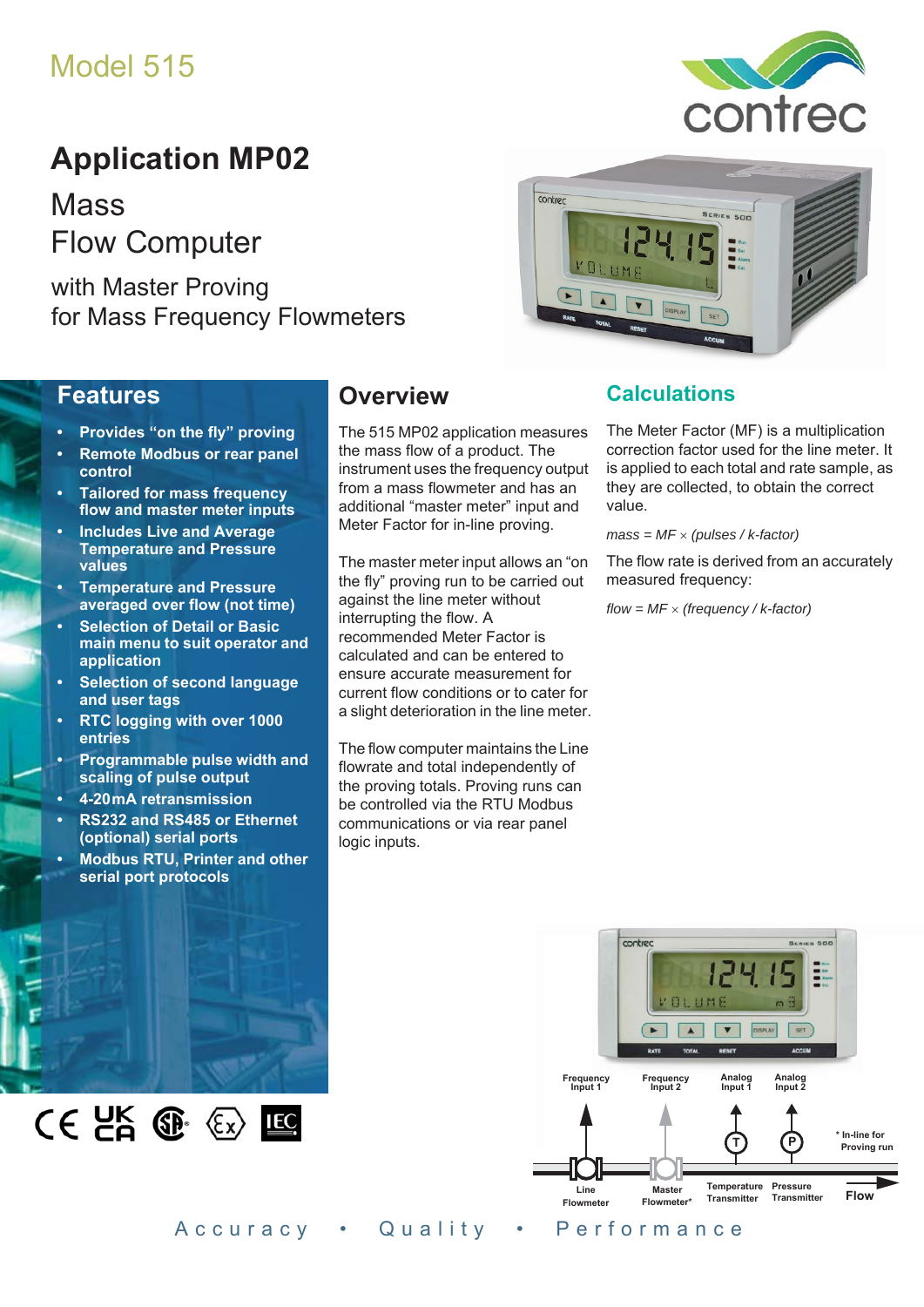## **Displayed Information**

The front panel display shows the current values of the input variables and the results of the calculations. A list of the variables for this application and their type (total or rate) is shown at the end of this document.

The instrument can be supplied with a real-time clock for data logging of over 1000 entries of the variables as displayed on the main menu.

## **Communications**

There are two communication ports available as follows:

- **•** COM-1 RS-232 port
- **•** COM-2 RS-485 port (optional) or Ethernet (optional)

All types of ports can be used for remote data reading, while RS-232 and RS-485 serial ports can be used for printouts and for uploading and downloading of the application software to the instrument.

## **Isolated Outputs**

The opto-isolated outputs can re-transmit any main menu variable. The type of output is determined by the nature of the assigned variable. Totals are output as pulses and rates are output as 4-20 mA signals. One output is standard, a second output is available as an option.

### **Relay Outputs**

The relay alarms can be assigned to any of the main menu variables of a rate type. The alarms can be fully configured including hysteresis. Two relays are standard with two additional relays available as an option.

## **Software Configuration**

The instrument can be programmed to suit the particular application needs and the flexible I/O can be assigned as required. Program settings can be changed either via the front panel (depending on assigned access levels) or via the 500 Series Program Manager (500-PM software).

The instrument stores all set-up parameters, totals and logged data in non-volatile memory with at least 30 years retention.

## **Dimension Drawings**

## **Part Number**

515.XXXXXX-MP02 see **[Product Codes](#page-3-0)** to select required features

Default Application software: 515-MP02-000000

## **Analog Input Types**

Any analog input can be set to accept a 4-20 mA, 0-5 V or 1-5V signal, while any inputs assigned to a temperature sensor can also be set to accept a PT100 or PT500 signal.

## **Terminal Designations**

| <b>Terminal</b><br>Label |                      |                | <b>Designation</b>                 | Comment                                            |  |  |
|--------------------------|----------------------|----------------|------------------------------------|----------------------------------------------------|--|--|
| 1                        | <b>FINP</b><br>$1+$  |                | Frequency Input 1+                 | Main Line Flow Input                               |  |  |
| $\overline{2}$           | <b>FINP</b><br>$2+$  |                | Frequency Input 2+                 | Master meter Flow Input                            |  |  |
| 3                        | SG<br>$\overline{a}$ |                | Signal ground                      |                                                    |  |  |
| 5                        | <b>EXC V</b><br>$2+$ |                | Excitation Term 2+                 | For AINP1 RTD Input                                |  |  |
| $\overline{7}$           | AINP1                | $\ddot{}$      | Analog Input ch $1 (+)$            | Temperature Input                                  |  |  |
| 8                        |                      | L,             | Analog Input ch 1 (-)              |                                                    |  |  |
| 9                        | AINP <sub>2</sub>    | $\ddot{}$      | Analog Input $ch 2 (+)$            | Pressure Input                                     |  |  |
| 10                       |                      | $\overline{a}$ | Analog Input ch 2 (-)              |                                                    |  |  |
| 15                       | Vo                   | $\ddot{}$      | 8-24 volts DC output               | Overload protected                                 |  |  |
| 16                       | G                    | $\overline{a}$ | DC Ground                          |                                                    |  |  |
| 17                       | Vi                   | $\ddot{}$      | DC power input                     | DC power in 12-28V                                 |  |  |
| 18                       | <b>SH</b>            | E              | Shield terminal                    |                                                    |  |  |
| 19                       | <b>RS485</b>         | $\ddot{}$      | RS485 (+)                          | Optional RS485 port may                            |  |  |
| 20                       | COM-2                | $\overline{a}$ | RS485(-)                           | be replaced by Ethernet                            |  |  |
| 21                       | port                 | G              | RS485 ground                       | port.                                              |  |  |
| 22                       |                      | $1+$           | Switch 1                           | Proving Run/Stop                                   |  |  |
| 23                       |                      | $2+$           | Switch 2                           | Proving Reset & Stop                               |  |  |
| 24                       | LOGIC                | $3+$           | Switch 3                           |                                                    |  |  |
| 25                       | <b>INPUTS</b>        | $4+$           | Switch 4                           | CAL Switch - In field<br>access protection         |  |  |
| 26                       |                      | C-             | Signal ground                      |                                                    |  |  |
| 27                       | OUT <sub>1</sub>     | $\ddot{}$      | Output $ch 1 (+)$                  |                                                    |  |  |
| 28                       |                      | $\overline{a}$ | Output ch 1 (-)                    |                                                    |  |  |
| 29                       | OUT <sub>2</sub>     | $\ddot{}$      | Output ch $2 (+)$                  |                                                    |  |  |
| 30                       |                      |                | Output ch 2 (-)                    |                                                    |  |  |
| 31                       |                      | RC             | Relay Common 1-2                   | Term 31 - Common 1-4<br>on legacy option card      |  |  |
| 32                       |                      | R <sub>1</sub> | Relay 1                            |                                                    |  |  |
| 33                       | <b>RELAYS</b>        | R <sub>2</sub> | Relay 2                            |                                                    |  |  |
| 34                       |                      | R <sub>3</sub> | Relay 3                            |                                                    |  |  |
| 35                       |                      | R4             | Relay 4                            |                                                    |  |  |
| 36                       |                      | <b>RC</b>      | Relay common 3-4                   | Term 36 only available on<br>new style option card |  |  |
| E                        | AC                   | Ε              | Mains ground                       |                                                    |  |  |
| N                        | <b>MAINS</b>         | N              | Mains neutral                      | AC power in 100-<br>240VAC                         |  |  |
| A                        |                      | A              | Mains active                       |                                                    |  |  |
|                          |                      |                | RS232 COM-1 port 9-pin serial port |                                                    |  |  |

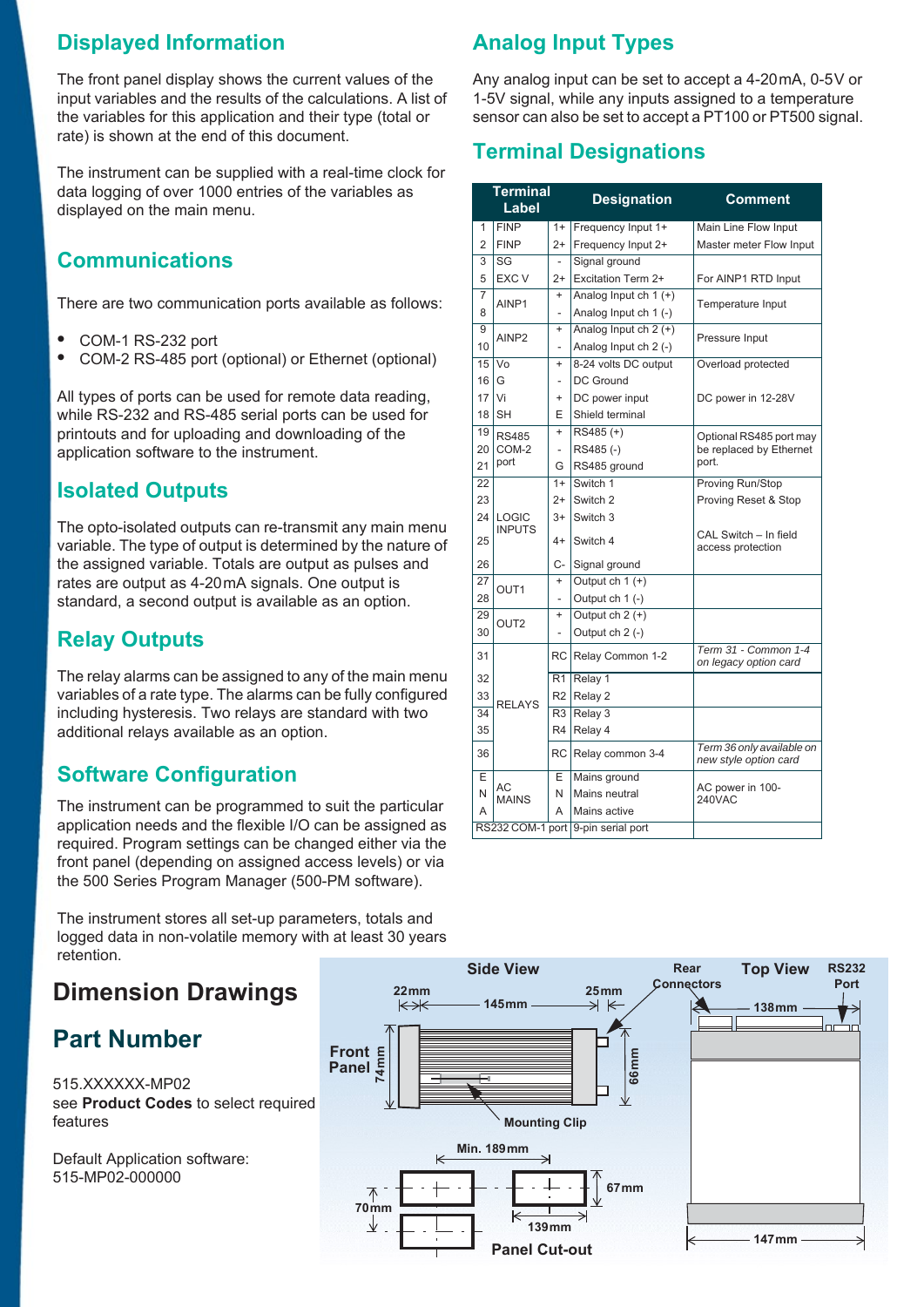## **Specifications**

#### **Operating Environment**

| <b>Temperature</b>                  | +5°C to +40°C (standard - no coating)<br>-20°C to +60°C (with conformal coating)<br>-30°C to +60°C (ExD housing with heater) |
|-------------------------------------|------------------------------------------------------------------------------------------------------------------------------|
| <b>Humidity</b>                     | 0 to 95% non condensing (conformal coating)<br>5% to 85% non condensing (no coating)                                         |
| <b>Power Supply</b>                 | 100-240 V AC (+/-10%) 50-60 Hz (+/-10%) or<br>12-28 V DC                                                                     |
| <b>Consumption</b>                  | 10W (max) Overvoltage category II                                                                                            |
| <b>Protection</b>                   | Sealed to IP65 (Nema 4X) when panel mounted                                                                                  |
| <b>Dimensions</b><br>(panel option) | 147mm (5.8") width<br>74mm (2.9") height<br>170mm (6.6") depth (behind the panel)                                            |

#### **Display**

| Backlit LCD with 7-digit numeric display and<br>11-character alphanumeric display |
|-----------------------------------------------------------------------------------|
| 15.5mm (0.6") high                                                                |
| 6mm (0.24") high                                                                  |
| Last data visible for 15 min after power down                                     |
| 0.3 second                                                                        |
|                                                                                   |

#### **Non-volatile Memory**

**Retention** > 30 years

**Data Stored** Setup, Totals and Logs

#### **Approvals**

**Electrical & Interference** UKCA, CE, CSA compliance **Enclosure** Ex d Enclosure - ATEX & IECEx available for hazardous area (CSA Pending). Field Mount Enclosure - UKCA, CE, CSA safe area weather proof enclosure. Other - RoHS compliant

#### **Real Time Clock (Optional)**

| <b>Battery Type</b> | 3 volts Lithium button cell<br>- For Issue 7 option card, type CR2450N<br>manufactured by Renata only<br>- For conformal coated 'C' version, type BR2032<br>manufactured by Panasonic only<br>- For non-conformal coated versions, type<br>BR2032 and CR2032 manufactured by<br>Panasonic or Sony |
|---------------------|---------------------------------------------------------------------------------------------------------------------------------------------------------------------------------------------------------------------------------------------------------------------------------------------------|
| Battery Life        | 5 years (typical)                                                                                                                                                                                                                                                                                 |

#### **Frequency Input (General)**

| Range                   | 0 to 10 kHz for Pulse input type<br>0 to 5 kHz for Coil & NPS input types |
|-------------------------|---------------------------------------------------------------------------|
| Overvoltage             | 30V maximum                                                               |
| <b>Update Time</b>      | $0.3$ sec                                                                 |
| <b>Cutoff frequency</b> | Programmable                                                              |
| Configuration           | Pulse, coil or NPS input                                                  |
| <b>Non-linearity</b>    | Up to 10 correction points                                                |
| Pulse                   |                                                                           |

#### **Pulse**

| <b>Signal Type</b> | CMOS, TTL, open collector, reed switch   |
|--------------------|------------------------------------------|
| Threshold          | Signals switch below 1.3 & above 2 volts |

| Coil               |                                  |  |
|--------------------|----------------------------------|--|
| <b>Signal Type</b> | Turbine and sine wave            |  |
| <b>Sensitivity</b> | 15mV minimum amplitude (typical) |  |
| <b>NPS</b>         |                                  |  |
| <b>Signal Type</b> | NPS sensor to Namur standard     |  |

#### **Analog Input (General) Overcurrent** 100mA absolute maximum rating (30mA for 4-20mA inputs) **Update Time** < 1.0 sec **Configuration** RTD, 4-20mA, 0-5V and 1-5V input **Non-linearity** Up to 20 correction points (some inputs) **RTD Input Sensor Type** PT100 & PT500 to IEC 751 **Connection** Four Wire **Range -**200°C to 350°C<br>-200°C to 800°C (PT100 extended range) **Accuracy** 0.1°C typical<br>0.2°C typical (PT100 extended range) **4-20 mA Input Impedance** 100 Ohms (to common signal ground) **Accuracy** 0.05% full scale (20 °C) 0.1% (full temperature range, typical) **0-5 or 1-5 Volts Input Impedance** 10 MOhms (to common signal ground) **Accuracy** 0.05% full scale (20°C) 0.1% (full temperature range, typical) **Logic Inputs Signal Type** CMOS, TTL, open collector, reed switch **Overvoltage** 30V maximum **Relay Output No. of Outputs** 2 relays plus 2 optional relays **Voltage** 250 volts AC, 30 volts DC maximum (solid state relays use AC only) **Current** 3A maximum - mechanical relays 1.5A maximum - solid state relays **Communication Ports Ports** COM-1 RS-232 port COM-2 RS-485 or Ethernet port (optional) **Baud Rate** 2400 to 19200 baud **Parity** Odd, even or none **Stop Bits** 1 or 2 **Data Bits** 8 **Protocols** ASCII, Modbus RTU, Modbus TCP/IP (Ethernet Port), Printer **Transducer Supply Voltage** 8 to 24 volts DC, programmable **Current** 70mA @ 24V, 120mA @ 12V maximum **Protection** Power limited output **Isolated Output No. of Outputs** 2 configurable outputs **Configuration** Pulse/Digital or 4-20mA output **Pulse/Digital Output Signal Type** Open collector **Switching** 200mA, 30 volts DC maximum **Saturation** 0.8 volts maximum **Pulse Width** Programmable: 10, 20, 50, 100, 200 or 500ms **4-20 mA Output Supply** 9 to 30 volts DC external

**Resolution** 0.05% full scale **Accuracy** 0.05% full scale (20°C) 0.1% (full temperature range, typical)

*Important: Specifications are subject to change without notice.*